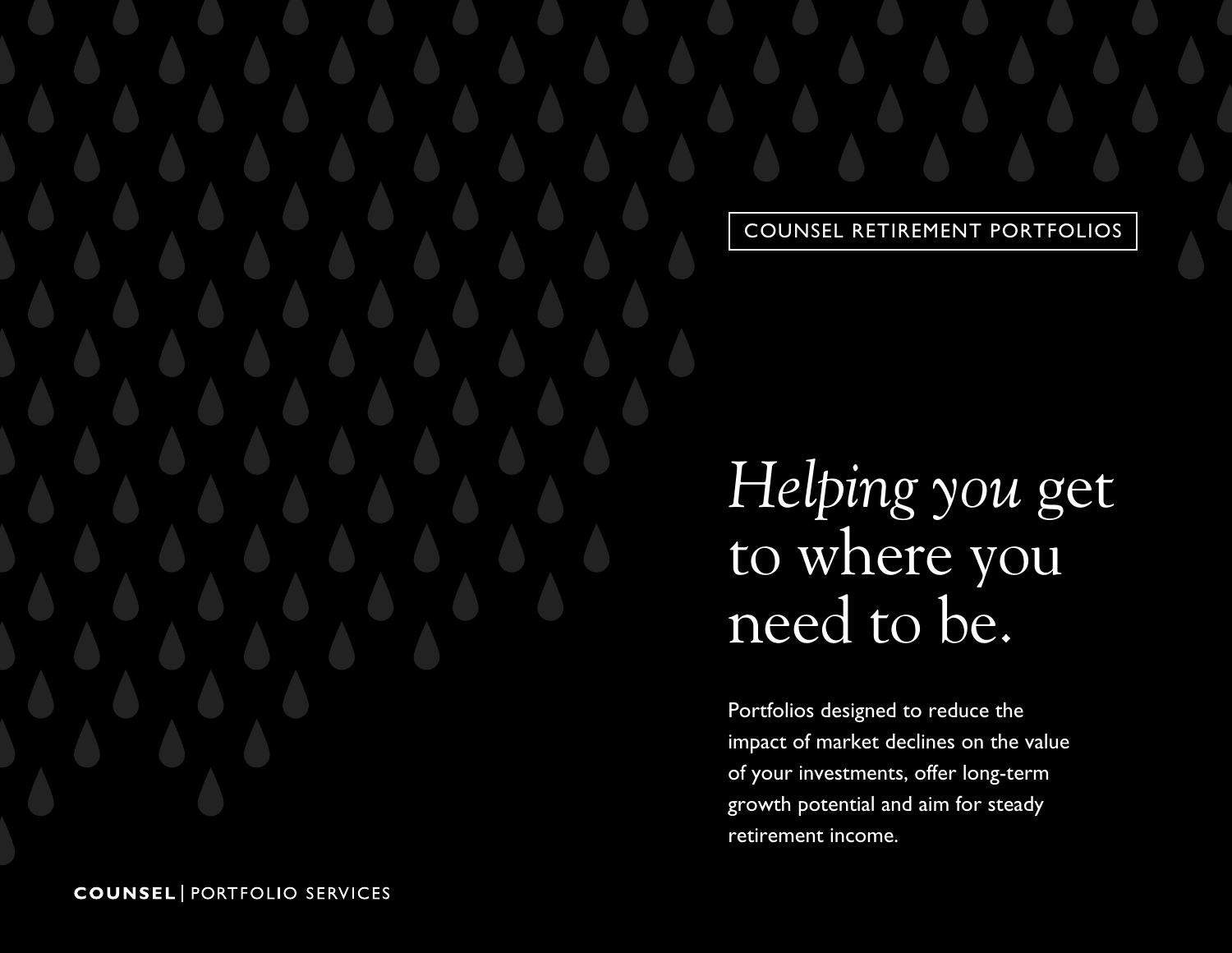### PREPARE. PLAN. PROTECT.

# Retire Predictably

Portfolios designed to reduce the impact of market declines on the value of your investments and offer long-term growth potential.

Counsel Retirement Portfolios are unique investment solutions, ideal for retired and pre-retirement investors, particularly those for whom their savings will be their sole source of income and who want an investment that seeks to minimize portfolio losses during periods of down markets. Every investor has a different tolerance for risk. As a result, the Counsel Retirement Portfolios are designed to meet a range of risk tolerances and investment objectives to help meet your specific retirement goals.

The Counsel Retirement Portfolios seek to help you protect and grow your savings before you retire and into your retirement.

#### COUNSEL RETIREMENT PRESERVATION PORTFOLIO

| <b>Time Horizon</b>                      | <b>SHORTER</b><br>$\Leftarrow$                                                                                                                                                                                                                                                                                                                                                                                                                                   |                                                                |
|------------------------------------------|------------------------------------------------------------------------------------------------------------------------------------------------------------------------------------------------------------------------------------------------------------------------------------------------------------------------------------------------------------------------------------------------------------------------------------------------------------------|----------------------------------------------------------------|
| <b>Key Features</b>                      | • Seeks to achieve a balance between earning income<br>and capital growth with a conservative level of investment risk.<br>• Ideal for investors who are retired or near retirement and<br>desire an investment that seeks to minimize portfolio losses<br>during periods of down markets.<br>• Also for investors who will use this portfolio as their primary<br>source of savings for their retirement and preservation of<br>capital is a primary objective. |                                                                |
| Neutral<br>Asset Mix <sup>2</sup>        | Fixed Income<br>55%                                                                                                                                                                                                                                                                                                                                                                                                                                              | Equity<br>45%                                                  |
| <b>Target</b><br>Allocation <sup>2</sup> | Canadian Core Fixed Income<br>Defensive Global Equity<br>Global Low Volatility Equity<br>Global Government Fixed Income<br>Global Real Estate<br>High Yield Fixed Income<br>Emerging Market Fixed Income                                                                                                                                                                                                                                                         | 28.75%<br>33.10%<br>13.95%<br>9.00%<br>8.00%<br>4.95%<br>2.25% |
| Regional<br>Allocation <sup>2</sup>      | U.S.<br>42.15%                                                                                                                                                                                                                                                                                                                                                                                                                                                   | International<br>26.46%<br>Canada<br>31.39%                    |
| <b>Fund Code</b>                         | A<br>F<br>SC CGF246<br><b>CGF249</b>                                                                                                                                                                                                                                                                                                                                                                                                                             | Т<br><b>CGF250</b>                                             |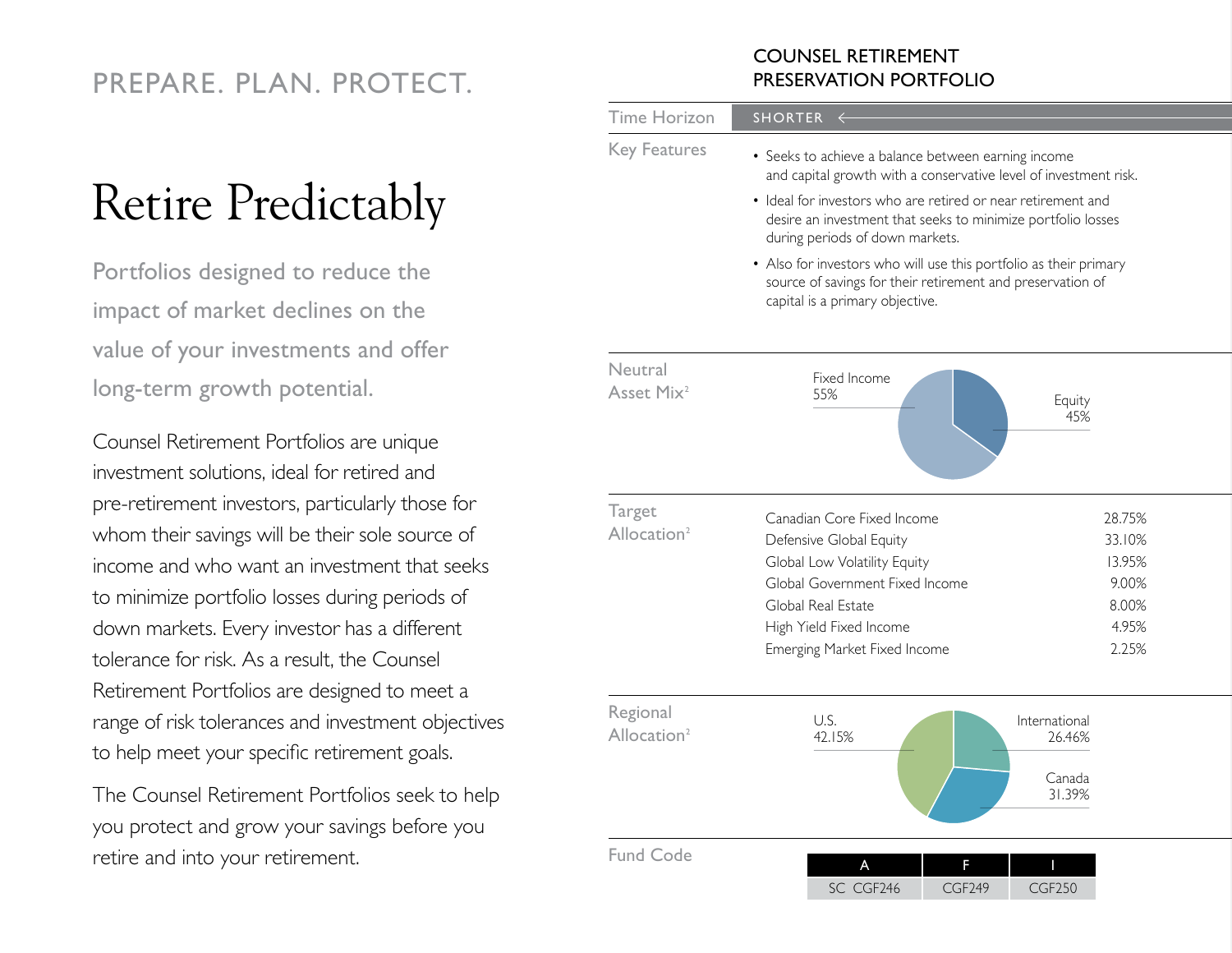### COUNSEL RETIREMENT FOUNDATION PORTFOLIO

#### COUNSEL RETIREMENT ACCUMULATION PORTFOLIO

#### $\rightarrow$  LONGER

- Seeks to achieve income and capital growth with a conservative level of investment risk.
- Preserving capital is a key focus of the portoflio, with a greater potential for captial growth during upward market movements.
- Ideal for investors who are retired or near retirement and desire an investment that seeks to minimize portfolio losses during periods of down markets.
- Also for investors who will use this portfolio as the foundation of their investments.
- Seeks to achieve long-term capital growth and income with a moderate level of investment risk.
- Ideal for investors with a longer time horizon, a primary objective of capital growth accumulation, and seek an investment that aims to minimize Portfolio losses during periods of down markets.
- Also for investors that are retired or near retirement who seek a greater potential for capital growth.